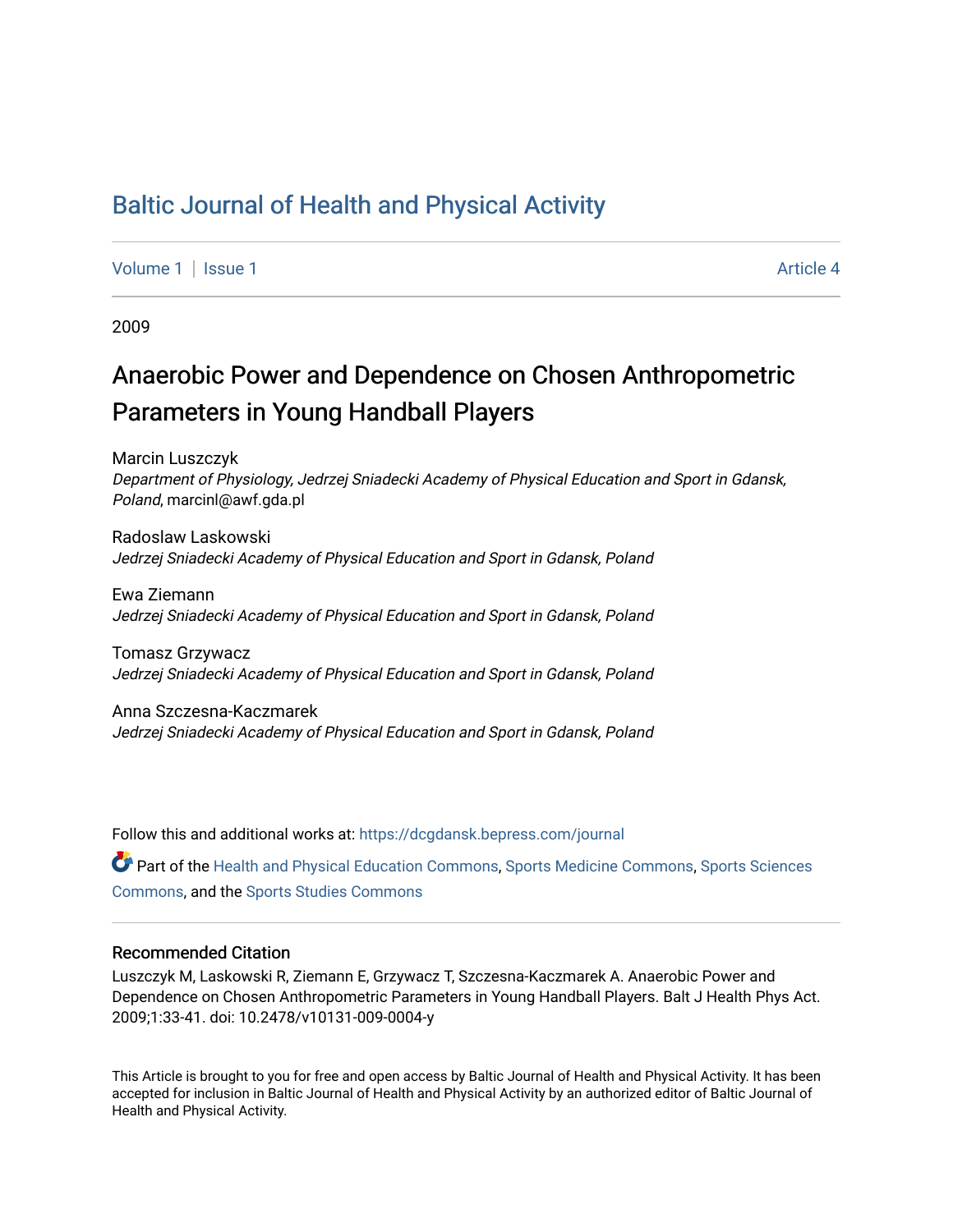|                                                                                                                                                                                                                | <b>Anaerobic Power and Dependence on Chosen</b><br><b>Anthropometric Parameters</b><br>in Young Handball Players                                                                                                                                                                                                                                                                                                                                                                                                                                                                                                            |  |  |  |  |
|----------------------------------------------------------------------------------------------------------------------------------------------------------------------------------------------------------------|-----------------------------------------------------------------------------------------------------------------------------------------------------------------------------------------------------------------------------------------------------------------------------------------------------------------------------------------------------------------------------------------------------------------------------------------------------------------------------------------------------------------------------------------------------------------------------------------------------------------------------|--|--|--|--|
|                                                                                                                                                                                                                | DOI: 10.2478/v10131-009-0004-y                                                                                                                                                                                                                                                                                                                                                                                                                                                                                                                                                                                              |  |  |  |  |
| <b>Authors' Contribution:</b><br>A - Study Design<br>B - Data Collection<br>C - Statistical Analysis<br>D - Data Interpretation<br>E - Manuscript Preparation<br>F - Literature Search<br>G - Funds Collection | Marcin Łuszczyk <sup>(A,B,C,D,E,F,G)</sup> , Radosław Laskowski <sup>(D,E)</sup> ,<br>Ewa Ziemann <sup>(D,E)</sup> , Tomasz Grzywacz <sup>(C,D,E,F)</sup> ,<br>Anna Szczęsna-Kaczmarek <sup>(A,B,D,E,F)</sup>                                                                                                                                                                                                                                                                                                                                                                                                               |  |  |  |  |
|                                                                                                                                                                                                                | Jedrzej Sniadecki Academy of Physical Education and Sport in Gdansk,<br>Poland                                                                                                                                                                                                                                                                                                                                                                                                                                                                                                                                              |  |  |  |  |
|                                                                                                                                                                                                                | Key words: circumpubertal age, physical training, anaerobic power, anthropometric<br>parameters, longitudinal study                                                                                                                                                                                                                                                                                                                                                                                                                                                                                                         |  |  |  |  |
|                                                                                                                                                                                                                | <b>Abstract</b>                                                                                                                                                                                                                                                                                                                                                                                                                                                                                                                                                                                                             |  |  |  |  |
| <b>Background:</b>                                                                                                                                                                                             | The main aim of the present study was an attempt to answer the enquiries<br>concerning the influence of physical training on morphological changes<br>(anthropometric indicators), capability of anaerobic work and their interactions                                                                                                                                                                                                                                                                                                                                                                                      |  |  |  |  |
| <b>Material/Methods:</b>                                                                                                                                                                                       | with a natural development of youth in pubertal and post-pubertal age.<br>The technique of parallel groups was used: experimental (handball trained<br>[TR]) and control (not trained [NT]). The research period comprised two                                                                                                                                                                                                                                                                                                                                                                                              |  |  |  |  |
|                                                                                                                                                                                                                | consecutive years. Once per year selected somatic parameters, body<br>composition, biological age, and anaerobic parameters were determined by<br>means of 30 s Wingate Anaerobic Test (WAnT).<br><b>Results:</b> Results have shown the high intensity of boys' biological development in<br>circumpubertal age in response to several years of training handball. A further<br>analysis indicated smaller dispersion of parameters describing the growth and<br>physiological development of the TR group than in NT. The results suggest<br>that handball training caused a significant improvement in morphological and |  |  |  |  |
|                                                                                                                                                                                                                | functional indicators. Consequently, capabilities of physical effort increase<br>and a more harmonic development is achieved. Moreover, the results have<br>shown that capabilities of anaerobic work in the TR group have differently<br>depended on the time of progressive development, whereas in the NT group<br>there has been an increase in these capabilities in relation to the age of the<br>examined boys.                                                                                                                                                                                                      |  |  |  |  |
| <b>Conclusions:</b>                                                                                                                                                                                            | Several years of handball training did not influence the increase in anaerobic<br>efficiency of pre-pubertal age boys. On the other hand, handball training in<br>pubertal and post-pubertal age boys caused a statistically significant increase<br>in maximum anaerobic power ( $MP_{WAnT}$ ). A high positive correlation between<br>weight and $MP_{WAnT}$ confirms a relationship between anaerobic power and<br>body growth during puberty.                                                                                                                                                                           |  |  |  |  |
| Word count: 3139                                                                                                                                                                                               |                                                                                                                                                                                                                                                                                                                                                                                                                                                                                                                                                                                                                             |  |  |  |  |
| Tables: 1<br>Figures: 4                                                                                                                                                                                        | Received: March 2009<br>Accepted: May 2009                                                                                                                                                                                                                                                                                                                                                                                                                                                                                                                                                                                  |  |  |  |  |

References: 22 Published: September 2009

#### Address for correspondence:

dr Marcin Łuszczyk

Academy of Physical Education and Sport, Department of Physiology, ul. K. Górskiego 1, 80- 336 Gdańsk, Poland Phone: +48 58 554775 fax. +48 58 552 27 83, e-mail: <u>marcinl@awf.gda.pl</u>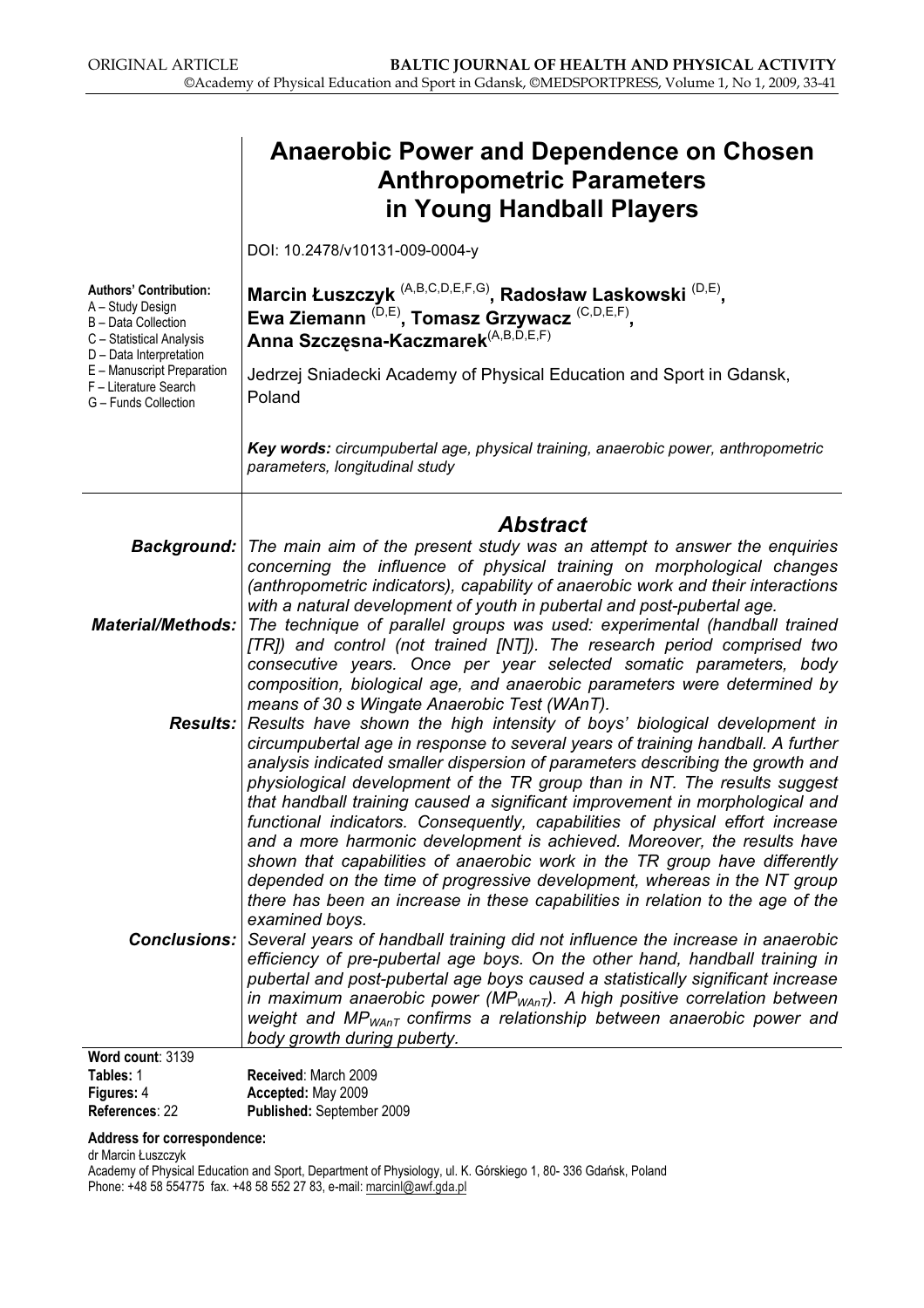#### Introduction

Impact of anaerobic effort on children is still not well understood, in spite of a rising number of publications on this topic. At the same time, relationships between physical activity, metabolic changes, and physical efficiency have been reported, due to both a natural progressive development of human beings and the influence of specialized sport training on these processes [1, 2]. Numerous reports demonstrated evidence of positive effects of sport training on the increase of maximal phosphagen power (MPana<sub>phosph</sub>) and other indicators of anaerobic capabilities among children and youth [3]. This anaerobic potential is connected with the increase in fat free mass (FFM), i.e. with the growth of muscles. Wilmore and Costill [1] reported that training based on anaerobic effort leads to an increase in available muscle levels of ATP, phosphocreatine (PCr) and glycogen, the activity of phosphofructokinase (PFK), and in the maximum concentration of lactate in blood ( $LA<sub>max</sub>$ ). Consequently, such training increases the potential of anaerobic lactic acid fibres FT.

Despite this knowledge, there is still a lack of a more definite answer to the question to what extent anaerobic training effects overlap with a normal development of an organism for anaerobic work [20]. Praagh [12] explained this fact by restrictions of ethical and methodological nature, which makes studying children's effort capabilities very difficult. According to many authors – Bar-Or and Rowland [4], Eriksson and Saltin [5], Saavedra et al. [6], Szczęsna-Kaczmarek et al. [7, 8, 9] – children's abilities to achieve anaerobic efforts increase with age. Boys have two periods of increase in maximum anaerobic power (MP<sub>WAnT</sub>): (a) fast – between the 8th and the 11th year of life and (b) slow – starting from the 11th year of life. In the period between 8 and 14 years of age, the increase in MP<sub>WAnT</sub> reaches 43 % of initial value. Levels of MP<sub>WAnT</sub> for children make up about 30% of absolute values (W) and 60-70% of relative values (W $\cdot$ kg<sup>-1</sup>) in relation to values reported for adults. During the puberty period the increase in anaerobic power is connected to the increase in muscles size and the increase in efficiency of muscle-nerve coordination (mainly in the range of stimulating fast twitch – FT). In children, to a bigger degree than in adults, we can observe a delay in cramp appearance with relation to the time of stimulus functioning and also a lower speed of muscle contraction, which can suggest restraints on the myoneural junction level.

What is important in this study, the maximum anaerobic power determines the standards of accomplished work in pace-strength sports, in which handball is included. Here, because the energetic cost for a time period is so significant and oxygen processes are so slow, it is not possible to secure proper resynthesis of adenosine triphosphate (ATP). Consequently, the energy is produced based on anaerobic sources: phosgene and glucose. Secondly, Åstrand [10] proposed that in the description of data obtained from children and youth references to their body size, which depends on their age, are particularly important. Clearly, in this situation, the estimation of children and youth organism responses to physical effort has to be achieved in the context of growth and development processes.

In the present study, we searched for an answer to questions concerning the type and the range of influence of physical training on morphological changes (anthropometric parameters), anaerobic efficiency capabilities and their mutual correlations resulting from natural progressive pubertal and post-pubertal youth development.

#### Materials and Methods

The technique of parallel groups was used: the experimental one (handball training [TR], n=12) and the control one (not trained [NT], n=58). Boys from both groups were on average about 16 years old when the study began, and the period of the experiment took two years. The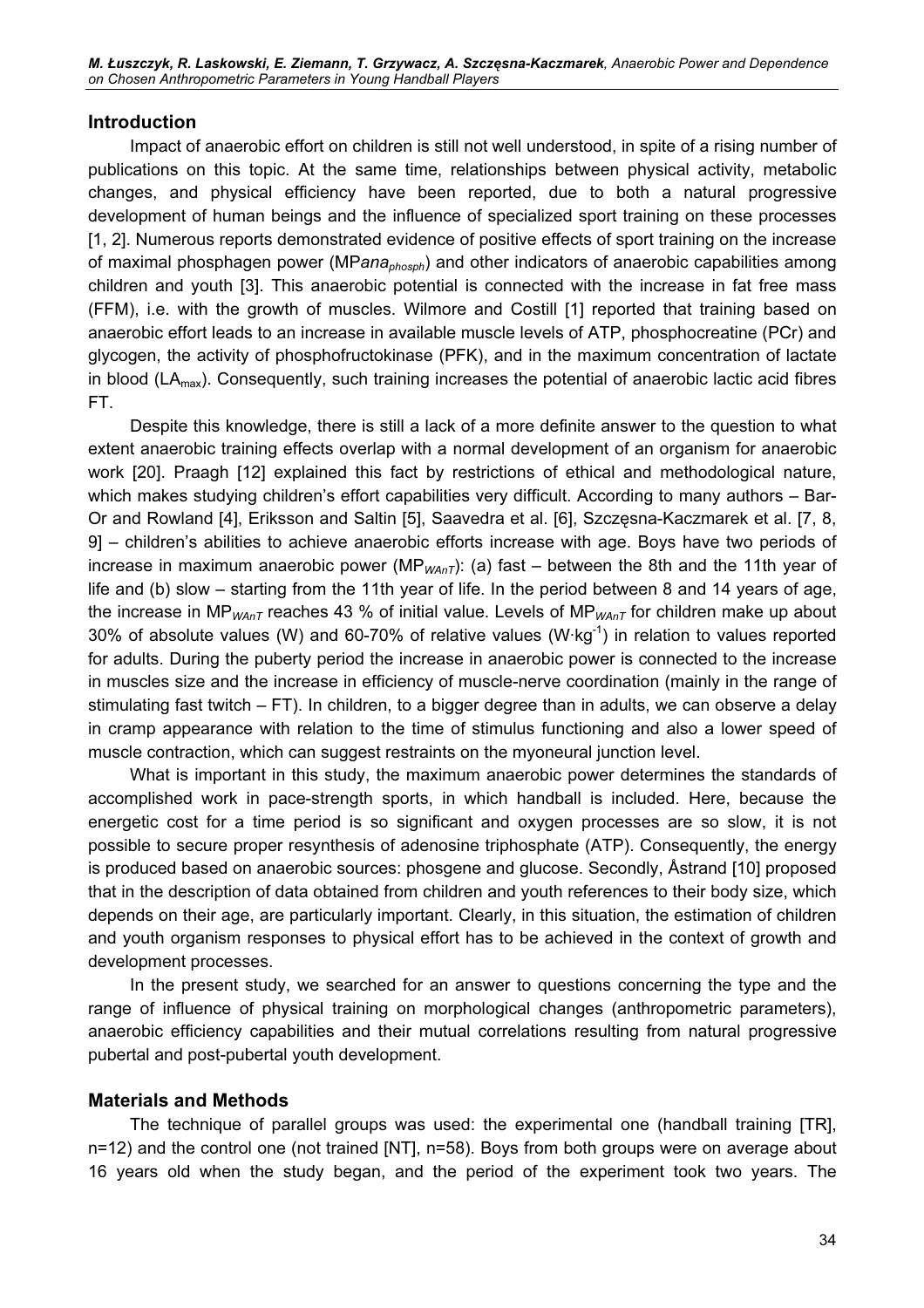examined handball players were pupils from Polish Handball Federation Sports Masters' Secondary School in Gdansk [Szkoła Mistrzostwa Sportowego Związku Piłki Ręcznej w Polsce] (starting their education in 1986). The control group, which was tested on the same parameters as the handball players group, were secondary school pupils from Gdynia, Gdansk and Sopot, and they were only subjected to typical obligatory P.E. activities at their respective schools. In choosing this control population, the only condition that was of significance was their height, with the criterion of being taller or at least the same as 170 cm.

Full examination, which is written in the research protocol, was taken 3 times shortly before the final pre-competitive preparation, in which a sportsperson is at the highest level of sport form. Obtained in this process results allowed gathering the comparison material, as essential to determine the outcomes of the preceding year of training and the influence of several years of handball training on the progressive physical development of children and youth.

Measurement of choice were anthropometric parameters and indices, and they were taken each time before the laboratory test of anaerobic efficiency. Total body weight, fat weight and height were measured. Tanita Body FAT Monitor/Scale TBF-300P and antropometer from the set GPM-Skinfold Caliper Users Manual were used. Tanita Body FAT Monitor/Scale allowed measuring fat tissue weight (FAT) with a bioelectric impedantion method (BIA), which led to subsequent calculation of fat free mass (FFM). Further, using the values of weight and body height, body mass index (BMI) was calculated. The values of BMI were compared with norms given by the American Health Institute (1991 as cited by [11]). To account for the developmental age of the examined pupils special, a graphic method proposed by Cieślik et al. [12] was used. The chronological age was established as a difference between birth date and the date of examination [11].

The estimation of anaerobic efficiency was performed using Anaerobic Test in a 30 second time version (WAnT) for lower extremities (legs). Bicycle ergometer Ergomedic E-818 produced by Monark and computer programme MCE v 5.1 [13] were used for testing. In this study, a modification proposed by Zdanowicz et al. [14] was used, in which the full resistance of fly-wheel is established at the start of effort, and the duration of rotation measured starts from the moving of the pedals of cycloergometer. Thus, it is a modification of the original test created by Bar–Or [15]. In 30s time of Wingate test the computer programme  $MCE$  v 5.1 calculated: the amount of maximum anaerobic efficiency (MP<sub>WAnT</sub>), the time of approaching maximal power (TUZ) and the time of sustaining maximal power (TUT).

The data were statistically analysed using a computer programme STATISTICA PL version 8, StatSoft. To define the statistical difference between the group means, we used the test of multiple comparisons (Post-hoc). The constant number of the examined group allowed the usage of Tukey's test of reasonable essential difference (RIR) for the even size of the two samples. In the case of the control group we chose the second variant of the test – for uneven size of the samples. For variables which did not fulfil the assumptions of normal distribution or homogeneity variance, we used Kruskal-Wallis test. In this case we verified the difference between group means using multiple averages comparison for all samples test. To estimate the intensity and the direction of lined correlation between variables, a Pearson's factor of lined correlation (r) was used. To calculate the determination factor  $(r^2)$ , a proportion of mutual variable of two variables was calculated [10]. For the purpose of recognition of the amount of dependence between the explained and explaining variables we used lined regression models [16]. For all conducted analyses statistical significance was determined at the level of p≤0.05 [17].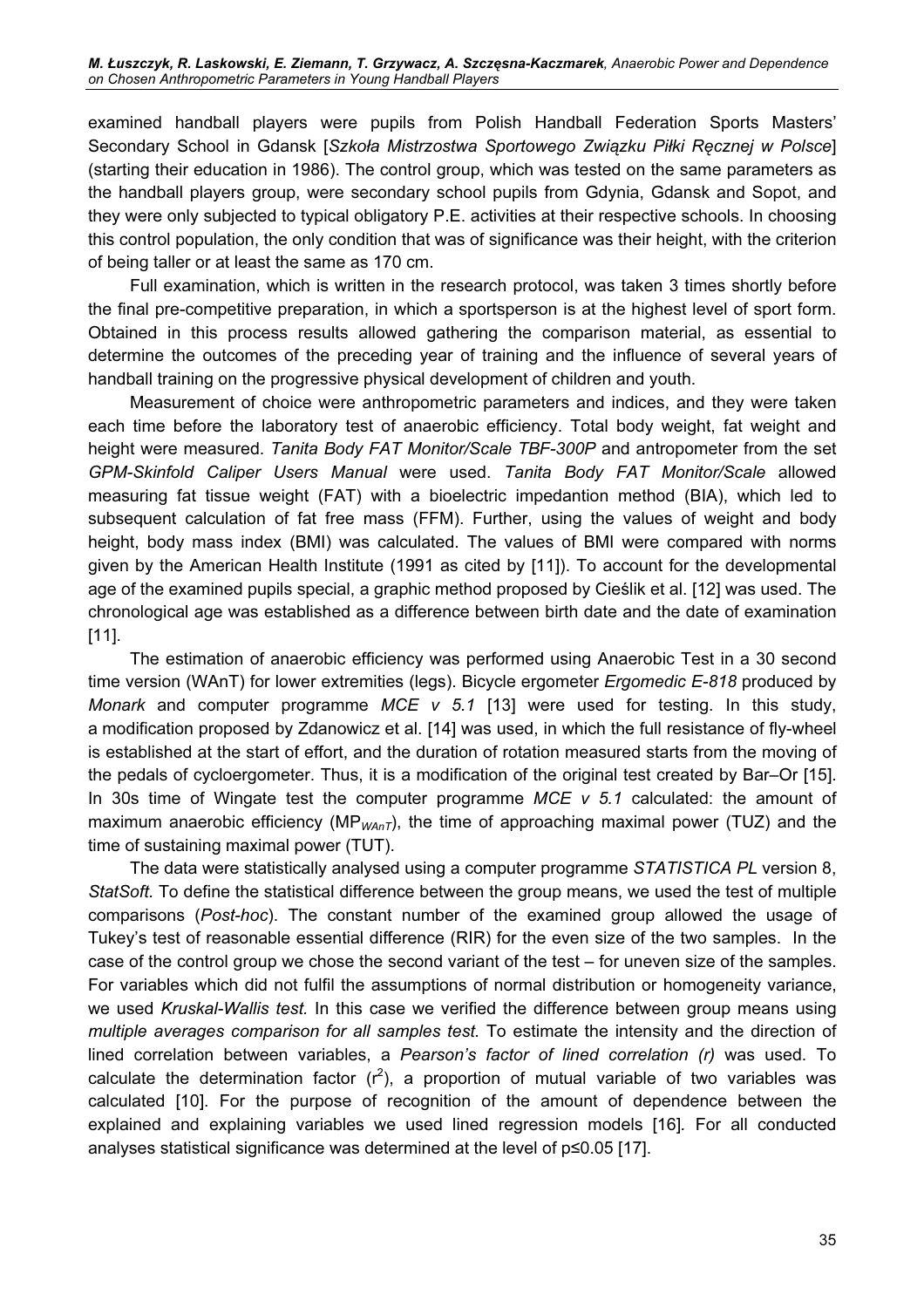### Results

Changes in the anthropometric parameters and indicators for the two-year period of observation in TR and NT are presented in Table 1.

Tab. 1. Changes of the chosen anthropometric parameters and coefficients, in the two-year period of observation in a training group (TR; n=12) and not a training group (NT; n=58)

|                                  | <b>Group</b> | <b>NT16</b>                   | <b>NT17</b>                   | <b>NT18</b>                   |
|----------------------------------|--------------|-------------------------------|-------------------------------|-------------------------------|
| Age [years]                      | TR           | $16.3 \pm 0.07$               | 17.1 $\pm$ 0.20 $^{\circ}$    | $18.3 \pm 0.13^{a,b}$         |
|                                  | <b>NT</b>    | $16.1 \pm 0.28$               | 17.2 $\pm 0.23$ °             | 18.1±0.28 $c,d$               |
| <b>Biological age *</b> [years]  | <b>TR</b>    | $18.0 \pm 0.12$ <sup>*c</sup> | $18.0 \pm 0.00^{\text{te,d}}$ | $18.0 \pm 0.00^{\text{*c,d}}$ |
|                                  | <b>NT</b>    | $16.4 \pm 1.31$               | $16.7 \pm 1.38$               | $17.7 \pm 0.70^{c,d}$         |
| Body height [cm]                 | TR           | $185.9 + 4.80$                | 186.7 $\pm$ 4.65 $c,d$        | 187.6±4.67 <sup>c,d</sup>     |
|                                  | <b>NT</b>    | 179.3±4.44                    | 179.6±5.18                    | 180.2±4.54                    |
| <b>Body mass [kg]</b>            | TR           | 78.8±9.43°                    | $79,8 \pm 8.09^{c,d}$         | 82.1±5.02 $c,d$               |
|                                  | <b>NT</b>    | $63.5 \pm 7.34$               | $67.5 \pm 7.93$               | $75.7 \pm 7.85^{\text{c,d}}$  |
| $FAT$ [kg]                       | <b>TR</b>    | $7.40 \pm 2.30$ °             | $10.3 \pm 3.13^a$             | 11.2 $\pm$ 2.40 $^{\circ}$    |
|                                  | <b>NT</b>    | $6.20 \pm 2.88$               | $7.20 \pm 3.11$               | $10.5 \pm 4.23^{\circ,d}$     |
| FFM [kg]                         | <b>TR</b>    | $71.4 \pm 7.63$               | 69.6 $\pm$ 6,79 $c,d$         | $70.4 \pm 4.38$ °             |
|                                  | <b>NT</b>    | $57.3 \pm 5.32$               | $60.3 \pm 5.41$               | 65.3 $\pm$ 5.11 $^{\circ}$    |
| <b>BMI</b> [kg·m <sup>-2</sup> ] | TR           | $22.8 \pm 2.46^c$             | $23.0 \pm 2.11$ °             | $23.1 \pm 1.48$ <sup>c</sup>  |
|                                  | <b>NT</b>    | $19.7 \pm 1.93$               | $21.1 \pm 2.26$               | $23.4 \pm 2.74^{c,d}$         |

The results introduced as average  $(x)$  ± standard deviation (SD), TR – training group at the age from 16 to 18 years, NT – not training group at the age from 16 to 18 years, n – number, FAT – fat tissue, FFM – fat free mass, BMI – body mass index,  $^a$  – average significant differences statistics in comparison with TR16,  $b$  – average significant differences statistics in comparison with TR17,  $c$  – average significant differences statistics in comparison with NT16,  $d$  – average significant differences statistics in comparison with NT17, (p≤0.05), \* - increase percentiles meshes in Poland contain the period of the progressive development to 18 years.

The data from the first examination of handball training boys from Sport School (TR16), compared with the results of NT boys group, allowed concluding the influence of 4-6 years of training handball on pubertal children. Specifically, the values obtained from youth sportspersons (TR16) in first examination were statistically different from their biological age contemporaries. Group TR16 was biologically assessed at the level of 18 years old. Because Polish centile norms are developed only through 18 years of age, therefore in the following year of observation it was impossible to estimate the biological age of the examined training group. The first examination of NT 16-year-old boys (NT16) showed that they were characterized by small biological development progress (i.e., 0.3 year). In TR16 we observed the biological development progress at the 1.7 calendar year level. Handball players, who during the first examination were classified to be of the biological age of 18, had the progress of 1.6 year (p≤0.05) in comparison to NT16. The NT 17 year-old group revealed an average delay of biological age by 0.3 years. Such biological age delay was also seen in the NT18 group. NT groups were widely diversified in their development. In some cases, this delay was more than a year delay in their biological development in comparison to their chronological age. On the other hand, a very small group of NT boys showed about a year of biological development advance over the chronological age. Such a large diversity of biological development of non-training boys was also seen in groups NT17 and NT18. Explanation of this spread of biological age of NT boys can be seen in their large spread of weight and height. Disproportions between weight and height might suggest, that after puberty youth diet is not proper. This statement can be supported by large dispersion of contained fat percent (FAT ) which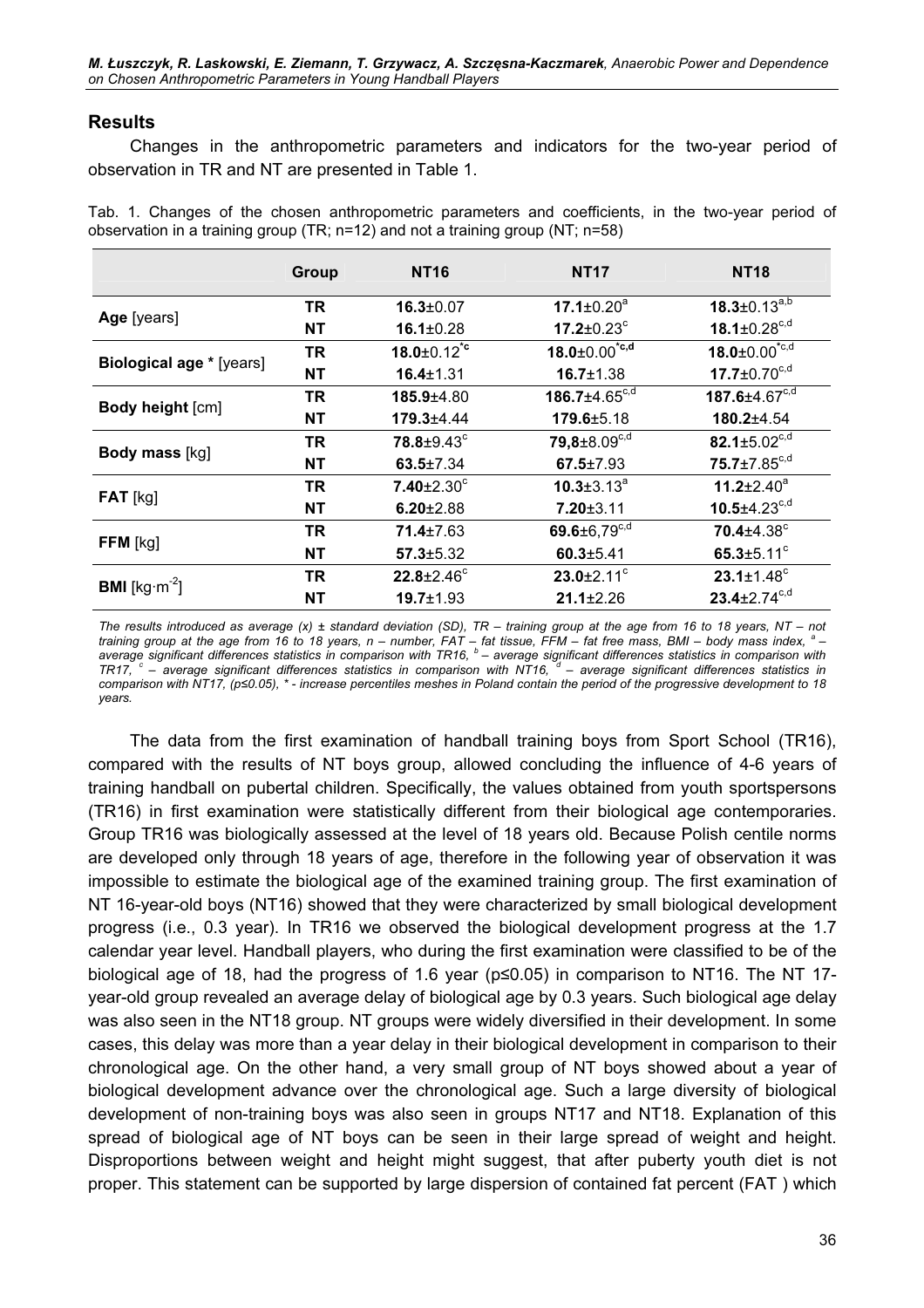ranged from 3,5 % to 16 % in the examined groups. TR16 and TR17 boys showed statistically higher values than NT groups in body height, body mass, fat free mass and BMI.

Changes in the values of anthropometric parameters and indices in the two years of TR group observation suggested an insignificant increase in body height (0.85 cm/year). Two-year delta (Δ) for this parameter was 1.70 cm. TR boys were characterized by a higher body weight. In the two-year training time this parameter increased in handball players by about 3.35 kg.

In the TR group, we observed the largest increase in FAT between 16 and 17 year of age (i.e, 2.92 kg) and it was statistically significant. The increase in fat components in the TR group was accompanied by a decrease in FFM by 1.79 kg for TR17 and TR16, and by an increase of 0.76 kg for TR18 and TR17. Consequently, the decrease in FFM value between TR18 and TR17 was 1.03 kg. In the NT group the largest increase in FAT occurred between 17 and 18 year of age (i.e., 3.28 kg) and was also statistically significant. In NT groups, we observed an increase in fatfree weight by about 2 kg at the age of 17, and by about 4 kg at the age of 18. An analysis of BMI indicated a higher increase in the control group (NT).

Results dealing with anaerobic efficiency for TR and NT groups, between 16 and 18 year of their life, are shown in Figure 1. The first parallel estimation of anaerobic efficiency as measured during 30 second supramaximal allowed concluding the influence of 4–6 years of handball training on the change of parameters characterizing anaerobic efficiency of pre-puberty boys. In the first examination of TR16, they had higher anaerobic efficiency than the NT group; however, these differences between anaerobic efficiency parameters of both groups were not statistically significant. While analyzing parameters of anaerobic efficiency of the TR group after 1 year of training (Fig. 1B), we noted a statistically significant increase in maximal anaerobic power (MP<sub>WAnT</sub>) in the measure units converted to kg of fat-free weight ( $p = 0.02$ ). The second year of training deepened the difference in value  $MP_{WAnT}$  (p≤0.05). However, it is interesting that after the second year of training boys from theTR18 group had a shorter time of maitaining maximum power (TUT) by 0.78 s, in comparison to the NT18 group (Fig. 1D). In this group, trained boys thereinafter had higher MP<sub>WAnT</sub> values in comparison to the NT group. Reflecting on these results, handball training between 17 and 18 year of life (but not during pre-puberty) influenced (p≤0.05) anaerobic power capabilities at a statistically significant level.

Designed models of regression (Figures 2 to 4) allowed explaining changes in anaerobic efficiency parameters, which ranged from 10 to 29 %.

Statistically significant correlations were obtained between the chronological age and relative values (converted to kg FFM) in  $MP_{WAnT}$  (Fig. 2A). This correlation was positive and had an average size. Statistically significant negative correlation (TR) was obtained between the chronological age and TUT (Fig. 2B). In this model, the correlation size was medium and the determination factor low. There were statistically significant, medium in size negative relationships (for both TR and NT) between body mass and TUZ (Fig. 3B). Similar relationships were found between BMI and TUZ (Fig. 4B). There were statistically significant, medium in size positive correlations between body mass and MP<sub>WAnT</sub> (Fig. 3A) as well as between BMI and MP<sub>WAnT</sub> (Fig. 4A).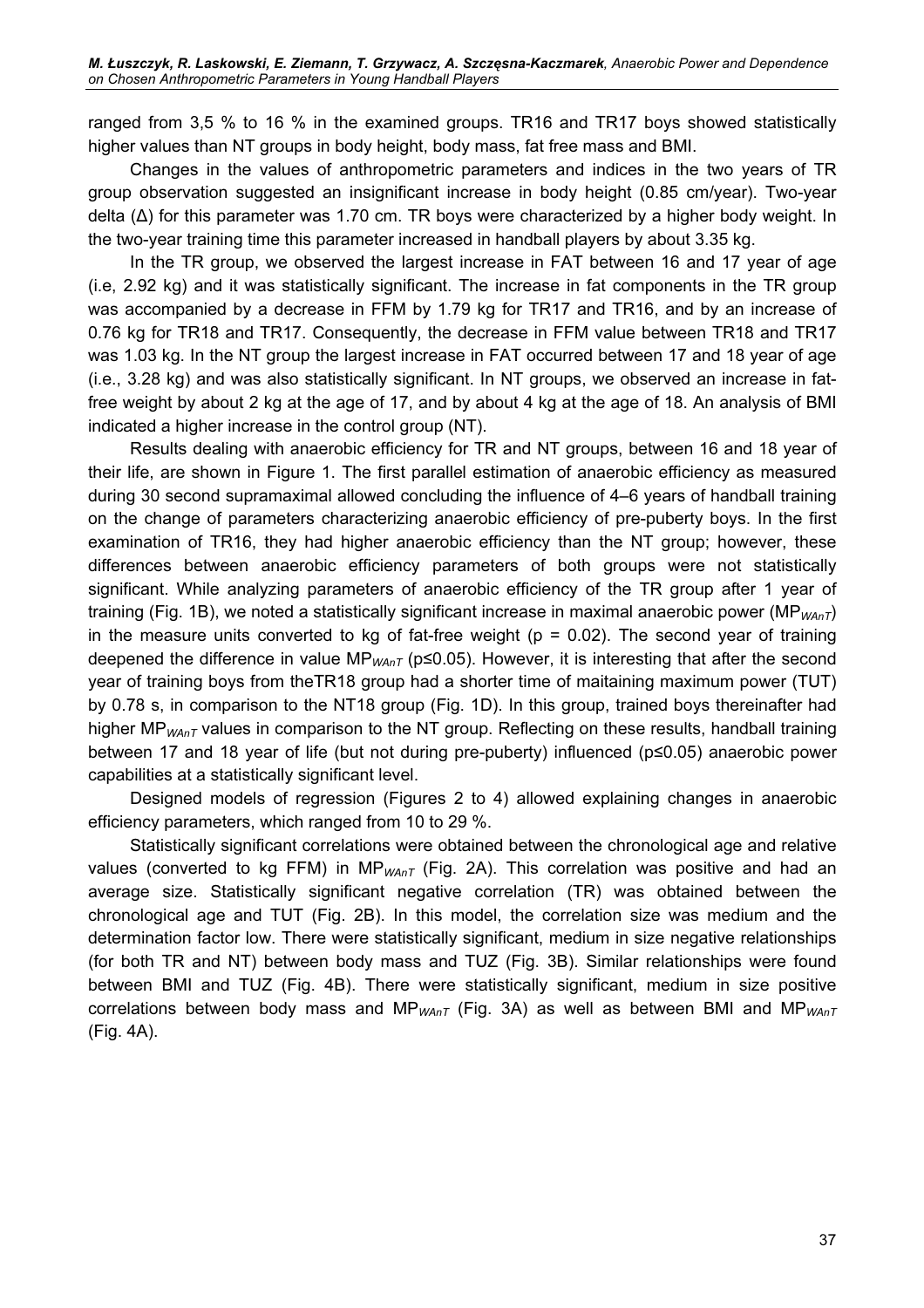



Fig 1. (A, B, C, D) Changes in maximal anaerobic power [MP<sub>WAnT</sub>] (A,B), time of approaching maximal power TUZ] (C), time of sustaining maximal power [TUT] (D) in a two-year period of observation in a training group [TR; n=12] and a not training group [NT; n=58] (vertical posts mark 0.95 compartment of the trust,  $a$  average significant differences statistics in comparison with TR 16,  $d$  average significant differences statistics in comparison with NT 17,  $^{\circ}$  average significant differences statistics in comparison with NT 18 (p≤0.05)



Fig. 2. Correlation between the calendary age and maximal anaerobic power [MP<sub>WAnT</sub>], time of sustaining maximal power [TUT] in a two-year period of observation in a training group [TR] and a control group [NT]  $(p$ – level of significance; is – significant statistics; r – coefficient of Pearson's linear correlations; r<sup>2</sup> – coefficient of determination)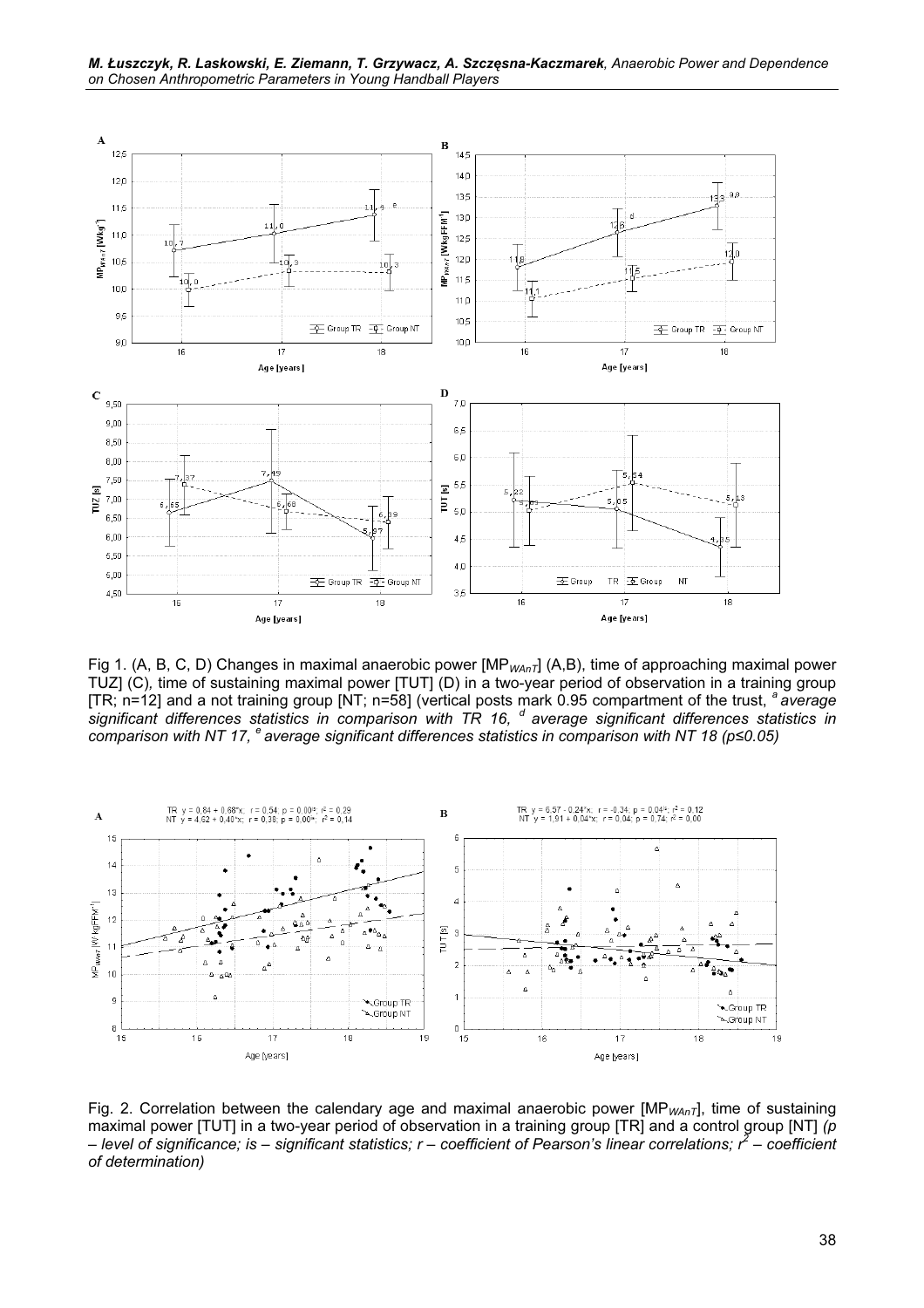

Fig. 3. Correlation between body mass and maximal anaerobic power  $[MP_{WAnT}]$ , time of approaching maximal power [TUZ] in a two-year period of observation in a training group [TR] and a control group [NT]  $(p$ – level of significance; is – significant statistics; r – coefficient of Pearson's linear correlations; r<sup>2</sup> – coefficient of determination)



Fig. 4. Correlation between body mass index [BMI] and maximal anaerobic power  $[MP_{WAnT}]$  time of approaching maximal power [TUZ] in a two-year period of observation in a training group [TR] and a control group  $[NT]$  (p – level of significance; is – significant statistics;  $r$  – coefficient of Pearson's linear correlations;  $r^2$  – coefficient of determination)

#### **Discussion**

The results suggest the increase in capabilities of anaerobic work in relation to age of the examined boys (i.e., natural developmental change). On the other hand, training influenced this development with various strength at the particular time of progressive development (i.e., change due to specialized training). Also, the results form the first examination indicate that 4-6-year training of boys of 10-15 years of age did not influence the increase in anaerobic efficiency in the group of handball players.

Assuming the maximal anaerobic power ( $MP_{WAnT}$ ) as a measure of anaerobic efficiency, we noted that in the TR group there was a systematic and statistically significant increase in MP $_{WAnT}$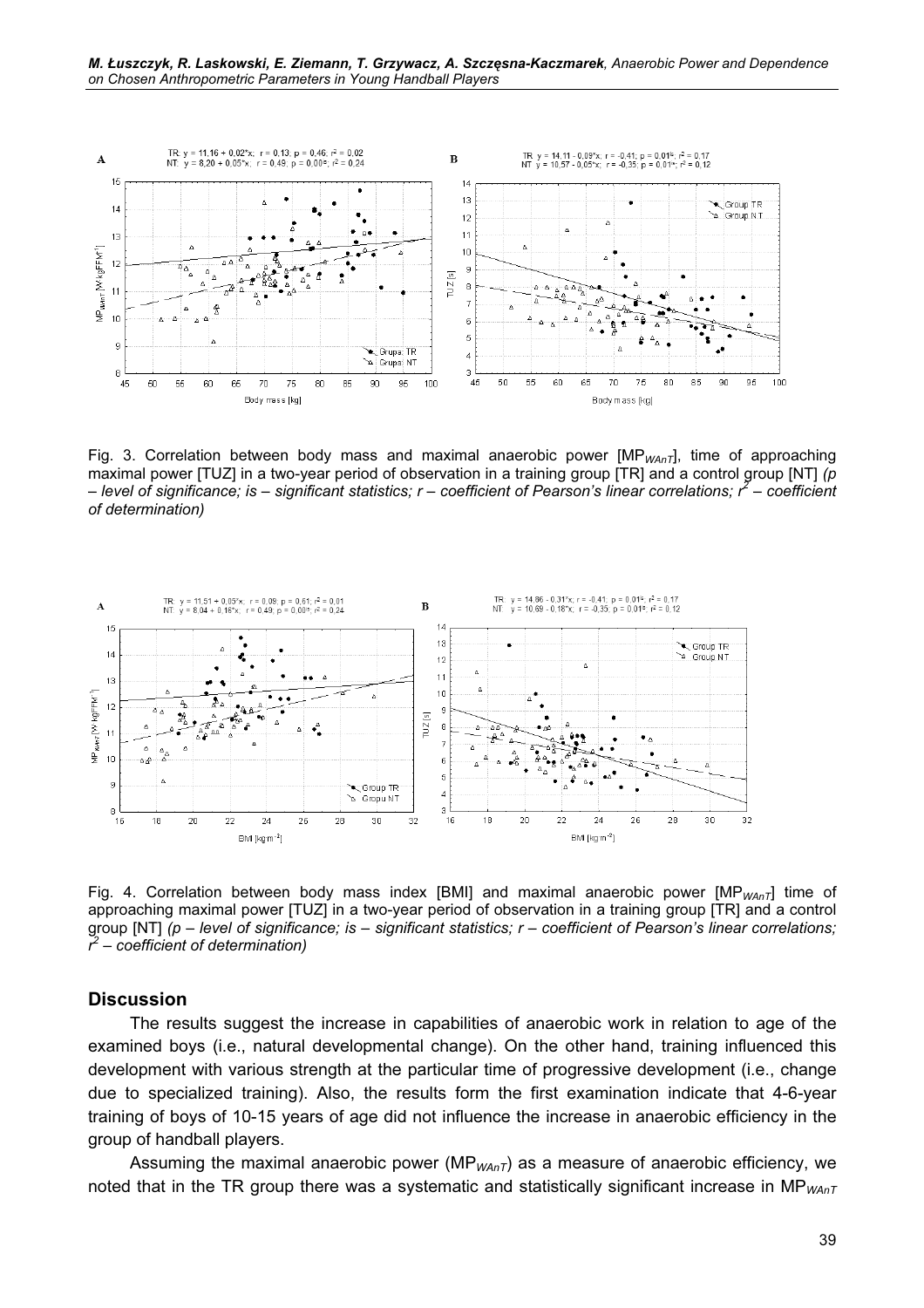value. Additionally, the MP<sub>WAnT</sub> value converted into kg FFM showed a high correlation with BMI. We suppose that the reason for this finding was the increase in muscle size (mass) in relation to the whole body mass, which is coincidental with observations of Eriksson and others [3]. Some confirmation of this finding can be seen in the positive correlation ( $r = from 0.07$  to 0.48) between body mass and  $MP_{WAnT}$ . We claimed that in the NT group there was a stabilization of this value in absolute measures. On the other hand, after converting fat-free weight into kg we could observe a systematic and statistically insignificant increase in the  $MP_{WAnT}$  value.

The results concerning MP<sub>WAnT</sub> power in the NT group are similar to results of Inbar and others [18]. On the other hand, comparing  $MP_{WAnT}$  values measured in the TR group to norms for the chosen WanT test parameters that were proposed by Norkowski [19] specifically for handball players, we can classify the examined players as average anaerobic efficiency group. Results obtained in this research suggest that anaerobic power level of examined handball players is similar to the MP<sub>WAnT</sub> value measured for 16–18-year-old players of the Polish national team [20] as well as similar to values of 18-year-old basketball players of the Greek national team [21]. Our examined boys from the TR group achieved 78% and 79% of  $MP_{WAnT}$  measures in absolute and relative values, respectively, which was reported for 23-year-old French handball national team players [22].

Bar-Or and Rowland [4] believe, that the reason for lower children's anaerobic power could be a lower concentration of PCr in muscles. On the other hand, the pace of PCr utilisation is the same for children and adults. The time of approach of maximal anaerobic power (TUZ) was lowered along with age for all examined boys, and through the whole time of observation it was shorter in the TR group. Still, the TUZ decrease dynamics in this group was unequal, unlike in the NT group. Subjecting the statistical results to deeper interpretation, we can say that physical training does not cause essential changes in TUZ values. Great dispersion of results in the training group gives evidence of a diversified influence of training load on capabilities of generating high powers in the examined population. Time increases in sustaining maximal power (TUT) were not statistically significant in both groups. TUZ and TUT correlation analysis with the chosen anthropometric parameters and indicators did not show an important link. We observed a correlation between a chronological age and TUZ (r=-0.46) in the group of NT17 and WSM in the group of TR17 and TR18 handball players.

### **Conclusions**

- 1. Several (4–6) years of handball training for boys at the pubertal age contributed to about 2 years' increase in biological development.
- 2. Handball training at the pubertal age stimulates the development of anaerobic power (MP<sub>WAnT</sub>), whose value shows a high correlation with BMI.

## References

- 1. Wilmore JH, Costill DL. Age and sex considerations in sport and exercise. In: Wilmore JH, Costill DL. Physiology of Sport and Exercise. 3<sup>th</sup> ed. Champaign IL.: Human Kinetics; 2004, 512-537.
- 2. Praagh E. Anaerobic fitness tests: what are we measuring? Med Sport Sci 2007;50:26-45.
- 3. Eriksson BO, Gollnick PD, Saltin B. Muscle metabolism and enzyme activities after training in boys 11- 13 years old. Acta Physiol Scand 1973;87:485-497.
- 4. Bar-Or O, Rowland TW. Physiologic and perceptual responses to exercise in the healthy child, habitual activity and energy expenditure. In: Bar-Or O, Rowland TW, editors. Pediatric exercise medicine. From physiologic principles to health care applications. Champaign IL.: Human Kinetics; 2004, 3-61.
- 5. Eriksson B, Saltin B. Muscle metabolism during exercise in boys aged 11 to 16 years compared to adults. Acta Paediatr Belg (suppl.) 1974;28:257-265.